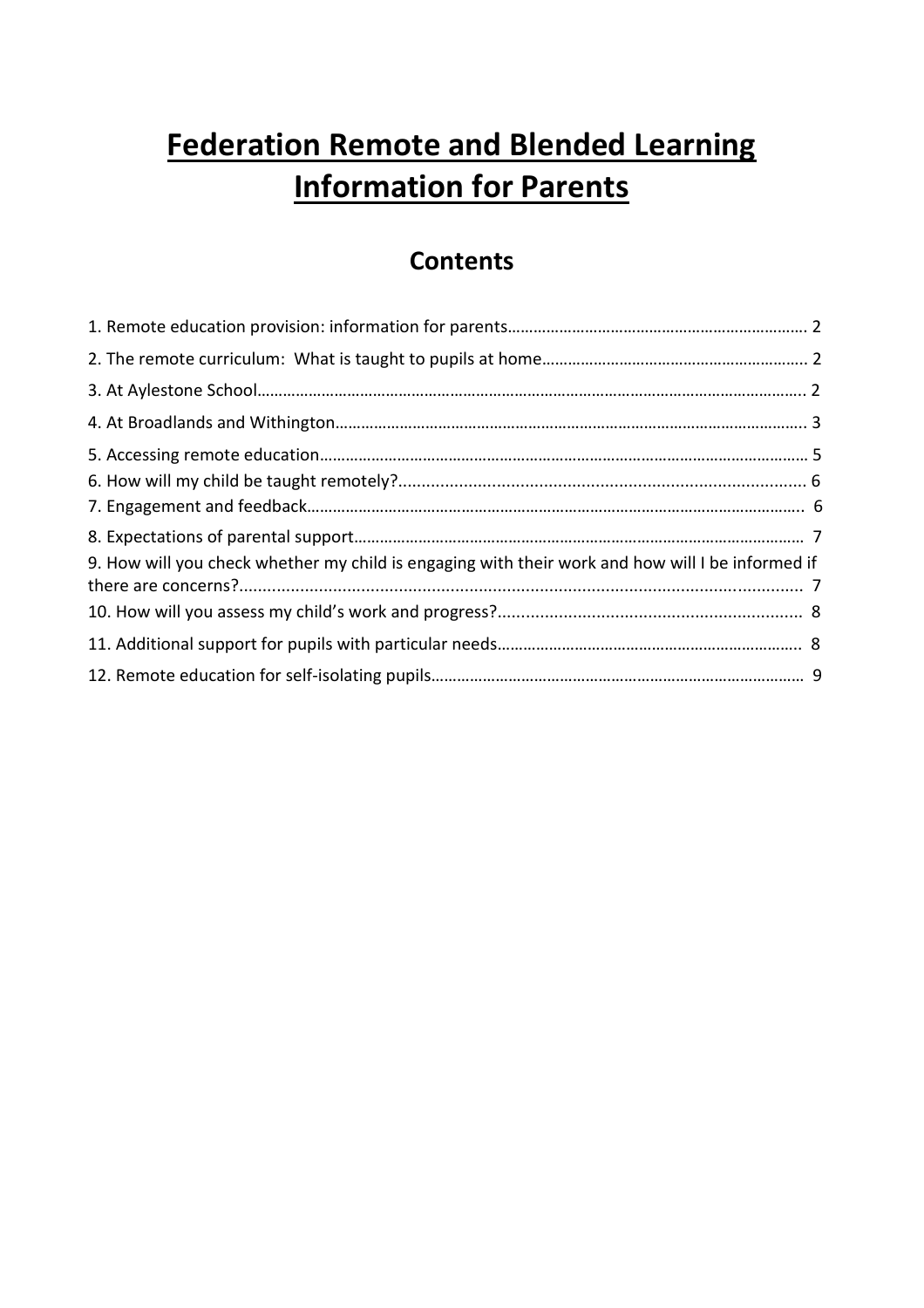# **Remote education provision: information for parents**

This information is intended to provide clarity and transparency to pupils and parents or carers about what to expect from remote education where national or local restrictions require entire cohorts (or bubbles) to remain at home. it should be read in conjunction with our remote learning policy

# **The remote curriculum: What is taught to pupils at home**

We teach the same curriculum remotely as we do in school, with necessary adaptions to delivery

#### **We will ensure that teaching/delivery/assessment staff are timetabled to support blended learning when a whole cohort of learners are working remotely by:**

The provision of relevant, developmental written work, or reading or practical work for each subject area and each year group which enables students to make continued progress.

Regular instruction from staff, with the ability for students to ask questions of their teachers in real time either through questioning or a call according to an agreed timetable

The opportunity for students to have their work assessed by their teachers and receive feedback on it.

Any provision of remote learning to achieve these three aims is provided following the results of surveys to determine the access students have to the internet at home. However, we cannot assume that everyone has access to printing facilities, so any work set and submitted for assessment will be entirely electronically set and distributed except for those pupils who have no means of access to such work – in these cases we will work with families to issue and lend devices such as laptops and tablets to support online learning

# **At Aylestone School**

Work will be set, submitted for assessment and assessed through the online platform: Microsoft Teams (from iPad application or [http://teams.microsoft.com/\)](http://teams.microsoft.com/) or Show My Homework

Microsoft Teams is a collaborative platform which allows for contemporaneous, real-time communication and sharing of resources between teachers and their classes. Every member of the Aylestone School community has been set up on Teams.

**(a) Short-Term Closure** – either whole class or year group/ whole school

In Aylestone School, for short-term closures (up to 2 weeks) departments will set tasks via SMH. This work will also be made available through Teams. Tasks will be set for each year group in each subject according to the school timetable.

The pages containing these tasks will become live in the event that a school closure is announced, and students and parents will be notified of this by email.

If the school has to re-close after a period of reopening but has already been in short-term closure previously, then they will proceed straight to the long-term closure plan for distributing work.

(b) Longer-Term Closure – 2<sup>nd</sup> or subsequent local lockdown or longer -term lockdown

In the event that the school is closed for longer than 2 weeks, the school will move to a model by which faculties will set and make work available via designated classes on Microsoft Teams following the timetable with 'live' (see section (i) below for explanation) contact with teachers. This will cover 5 hours a day.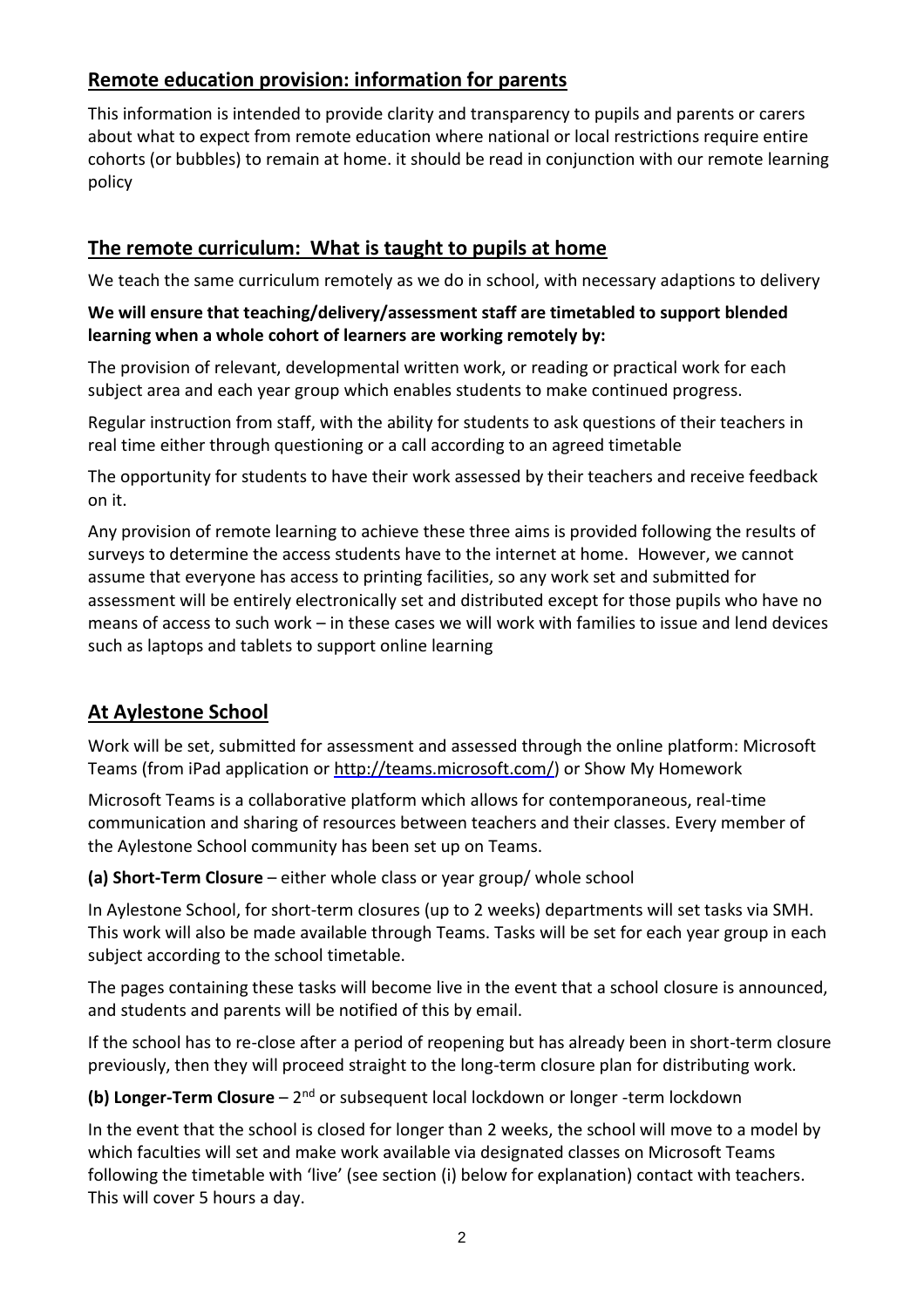Tasks will be set by individual teachers to their own classes or by HOF to their faculty classes. This work will follow the curriculum to allow knowledge and skills to be built incrementally and will include frequent clear explanations of new content through teacher delivery and high-quality content, with the opportunity for interactivity, discussion and the opportunity to apply new knowledge. Support will be available from teachers and support staff to allow pupils with SEND to successfully access remote education

The school reserves the right to vary the methods described above in the light of developing situations surrounding the reasons behind any closure.

#### **(i) Live Sessions**

Students are expected to follow their normal timetable (it will be communicated at the start of the period of closure whether that is the timetable followed in school or a hybrid model). Teachers are expected to have an online presence via Microsoft Teams at the time they would normally have a lesson with that year group to be available for students to ask questions. This may be achieved through live chat via the Teams channel. There is no expectation for staff or students to broadcast audio or video using Teams in every lesson, but they may wish to prerecord audio or video to send for the group to use in conjunction with a PowerPoint, or written instruction.

Students are required to take part in the live lessons that are available if they are well enough to do so and if they have suitable access.

# **At Broadlands and Withington**

#### **Scenario 1 - Individual or small group remote learning**

This will apply where an individual is having to self-isolate either because they or a member of their household is displaying symptoms of Covid-19 but the pupils are well enough to complete work.

Work will be set via loom (see below) before 9 am each day and will include the full day's learning.

Children will be given a minimum of three learning tasks a day and this will include English, Maths and a foundation subject. In Early Years, this will be a phonics, maths and knowledge learning.

Completed work should be submitted to teachers using Class Dojo. Work can either be scanned in or photographed.

Teachers will provide feedback where appropriate the following day via class Dojo.

Where pupils are absent for more than 3 days, families will be contacted by teachers via a telephone call (this will include a conversation with the child) and will be called again every 3 days.

#### **Scenario 2 – Whole class remote learning**

This will apply where a whole class bubble is having to isolate or where there is a local or national lockdown.

Work will be set via loom (see below). Some work will be available before 9am and additional learning tasks may be added throughout the school day in line with the children's normal timetable.

Completed work should be submitted to teachers using Class Dojo. Work can either be scanned in or photographed.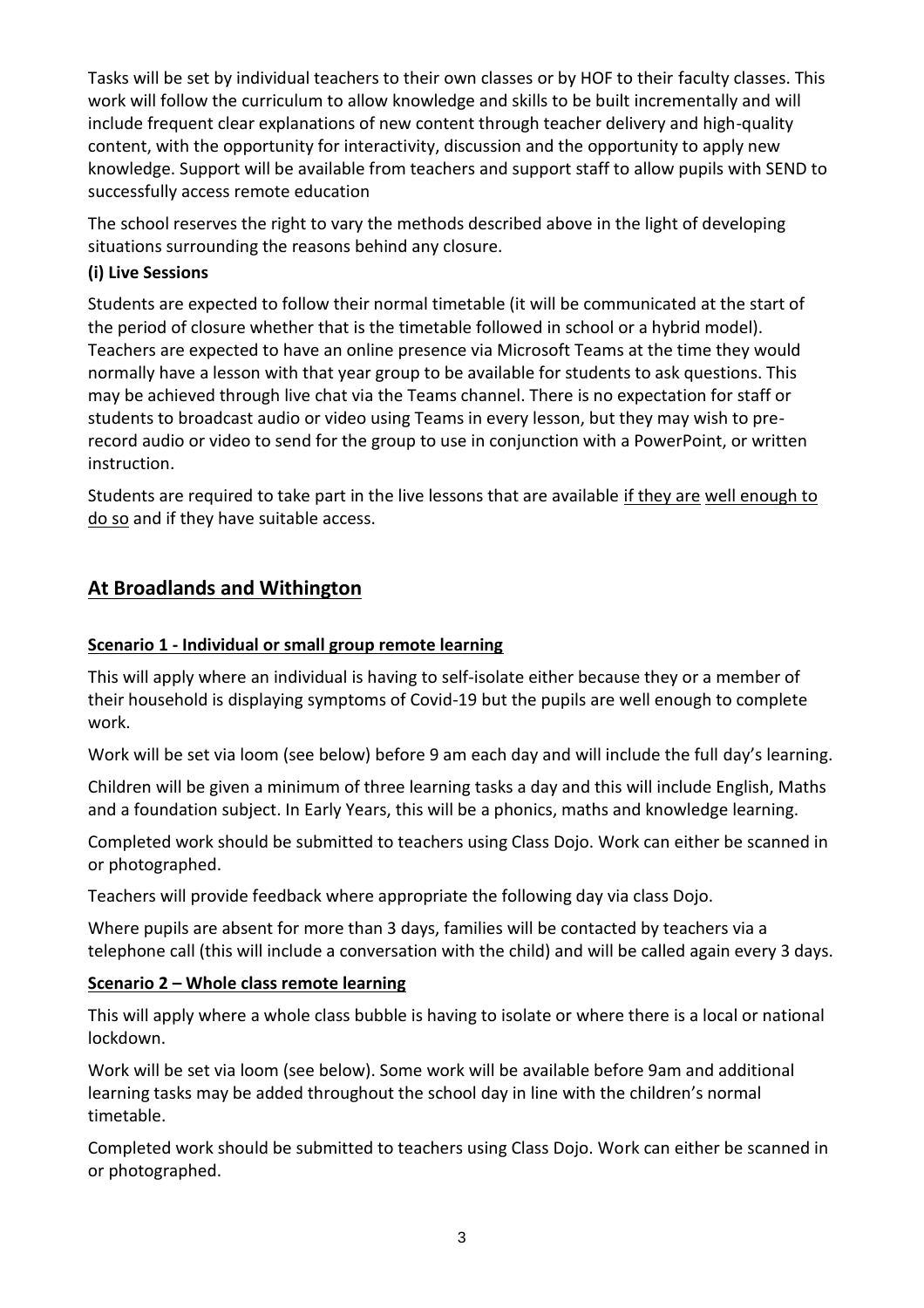Teachers will provide feedback where appropriate the following day. This may be whole class feedback at the start of a loom learning video or individual feedback through Class Dojo.

Throughout the normal school day, teachers will be available to contact through Class Dojo to answer any questions related to the children's learning.

Families will be contacted by teachers once a week via a telephone call (this will include a conversation with the child).

#### **Loom lessons:**

Loom is a video editing and sharing platform that allow individuals to record from their computer and upload the content to the internet. Teachers can use it to record their screen to share PowerPoints or to record from a visualizer to demonstrate practical work.

Each Loom lesson will consist of a short video presentation from the teacher introducing the learning task to the children.

A link to the video (along with the access password) will be shared using Class Dojo

#### **Microsoft Teams**

The majority of remote learning in the Primary setting will be done through loom with prerecorded lessons. There may be occasions where 1:1 or small group 'live learning' is required for example to meet the objectives set out within an Education, Health and Care Plan.

In instances where Microsoft Teams is being used, parents and carers will be contacted via Dojo to arrange a suitable date and time and also to share log in details.

#### **Paper based learning**:

Whilst we would hope to support families as much as is practicably possible to ensure that all children have access to remote learning via Dojo and Loom. There may be some instances where this is not possible. In this instance, parents and carers should liaise with their child's class teacher to make individual arrangements for paper- based learning tasks that should closely follow what is being taught to all other children.

#### *Remote teaching and study time each day:*

**How long can I expect work set by the school to take my child each day?**

**We expect that remote education (including remote teaching and independent work) will take pupils broadly the following number of hours each day:**

| Key Stage 1       | 3 hours a day |
|-------------------|---------------|
| Key Stage 2       | 4 hours a day |
| Key Stage 3 and 4 | 5 hours a day |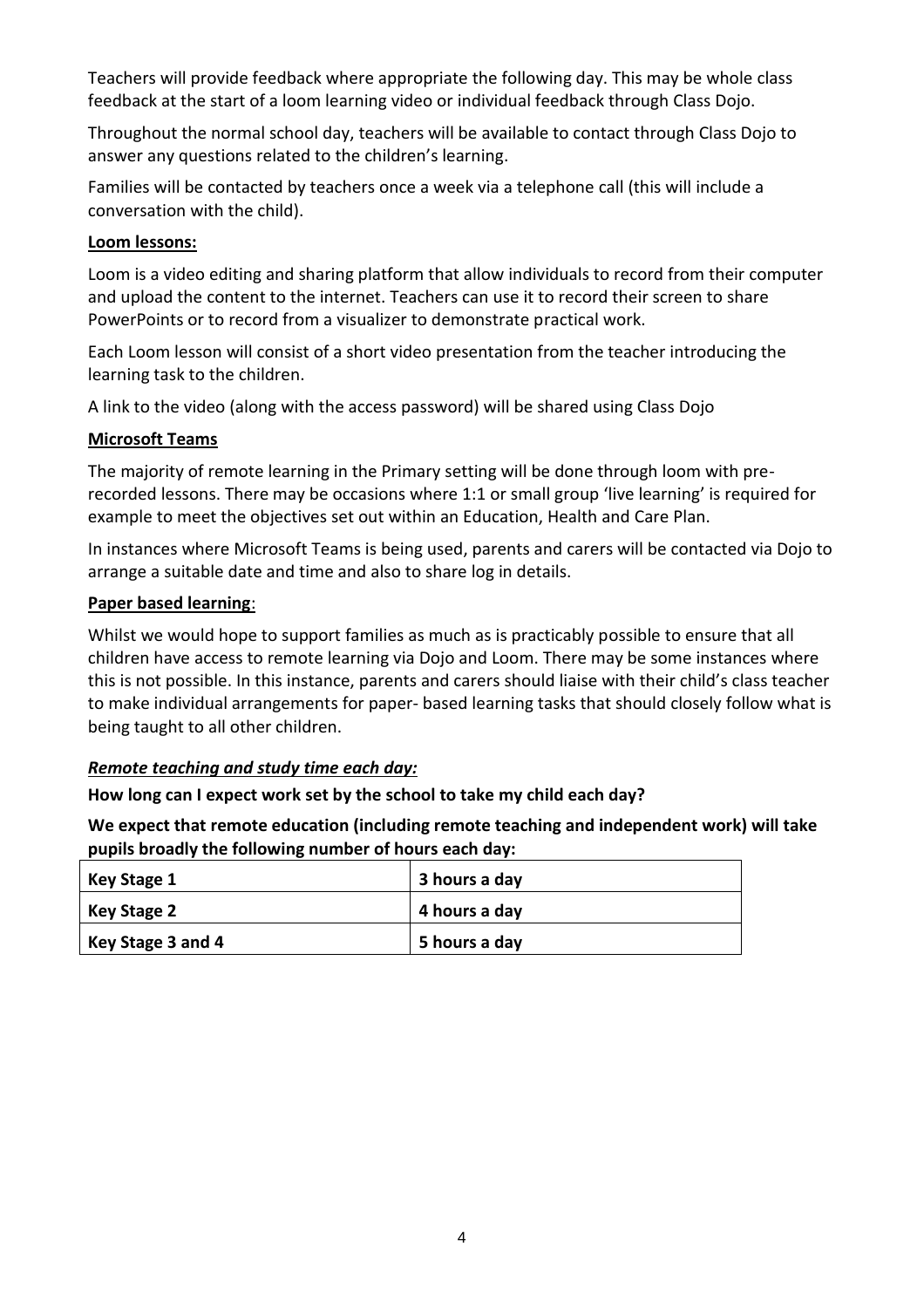# **Accessing remote education**

#### **How will my child access any online remote education you are providing?**

# **At Aylestone**

Work will be set, submitted for assessment and assessed through the online platform: Microsoft Teams (from iPad application or [http://teams.microsoft.com/\)](http://teams.microsoft.com/) or Show My Homework

Microsoft Teams is a collaborative platform which allows for contemporaneous, real-time communication and sharing of resources between teachers and their classes. Every member of the Aylestone School community has been set up on Teams.

#### **At Broadlands and Withington**

School will be using Microsoft Teams, Loom and Class Dojo for remote learning. Work will be provided each day for 4 hours at KS2 and 3 hours at KS1

Loom does not require an account but Microsoft Teams and Class Dojo do. There are only certain circumstances when Teams will be used at the primary school; parents and carers will be contacted individually to give them details of how to log in to Teams. All parents and children have been given their access details for Class Dojo. If you do not have this, please contact the school office.

Due to the nature of the current situation, we may need to invoke our remote learning policy at short notice. For this reason, we would ask that parents and carers have general stationary resources (such as pens, pencils and work books) available at home as we may not be able to provide these to children.

#### **If my child does not have digital or online access at home, how will you support them to access remote education?**

**We recognise that some pupils may not have suitable online access at home. We take the following approaches to support those pupils to access remote education:**

#### **At Aylestone, Broadlands and Withington:**

We will issue or lend laptops or tablets to pupils, and parents or carers can find more information on how to request this reading the letters sent home and by contacting the school

We will issue or lend devices that enable an internet connection (for example, routers or request for increase in mobile data allowance. Request for routers also made), and parents or carers can find more information in the letters sent home and by contacting the school

#### **At Broadlands and Withington -Paper based learning:**

Whilst we would hope to support families as much as is practicably possible to ensure that all children have access to remote learning via Dojo and Loom. There may be some instances where this is not possible. In this instance, parents and carers should liaise with their child's class teacher to make individual arrangements for paper- based learning tasks that should closely follow what is being taught to all other children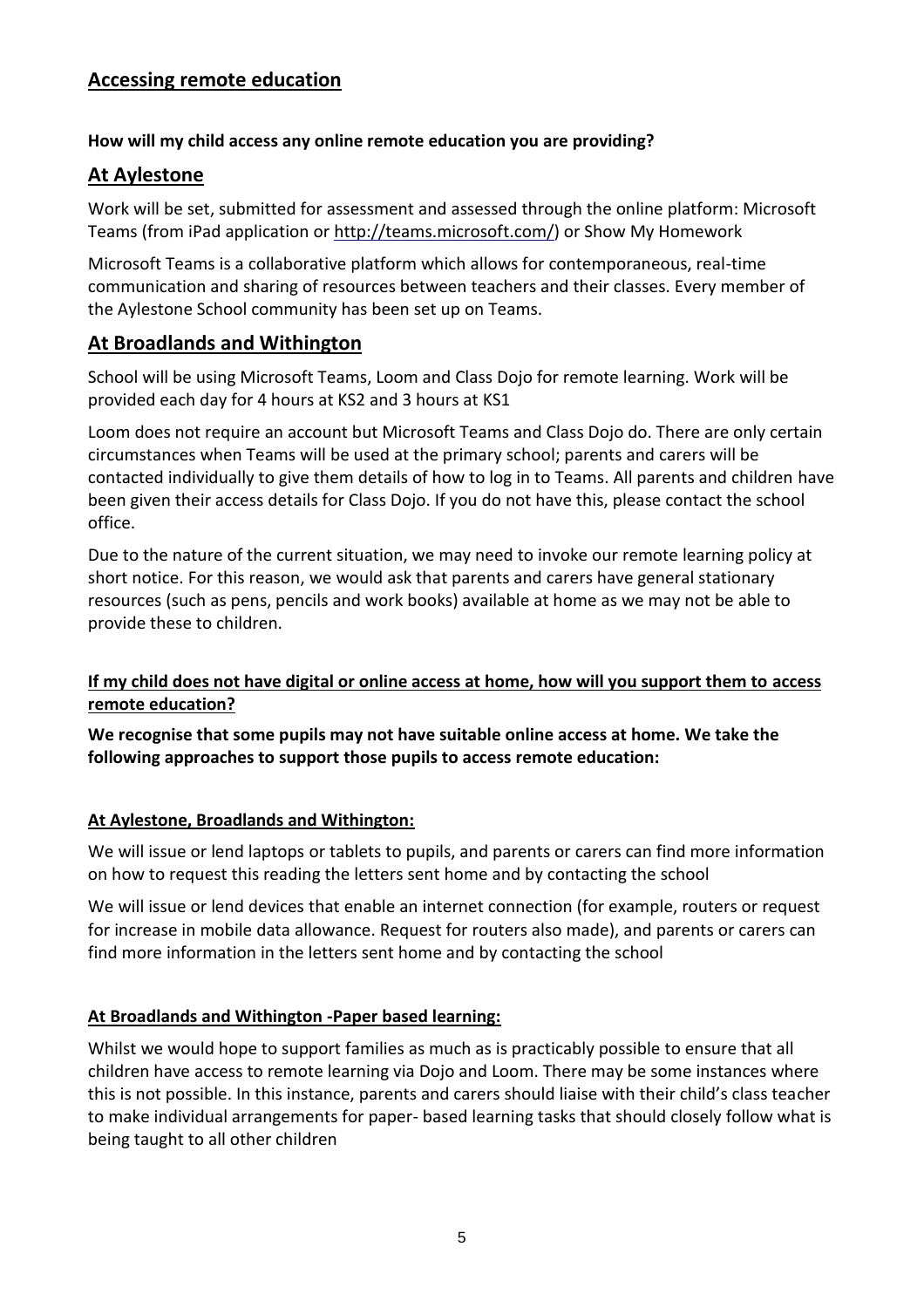# **How will my child be taught remotely?**

#### **We use a combination of the following approaches to teach pupils remotely: At Aylestone:**

- live teaching (online lessons)
- recorded teaching (e.g. Oak National Academy lessons, video/audio recordings made by teachers)
- textbooks and reading books pupils have at home Where textbooks are not available online, staff will scan relevant pages and share them with students along with the resources for the lesson if necessary.
- commercially available websites supporting the teaching of specific subjects or areas, including video clips or sequences such as BBC bitesize, GCSE pod, SMH or other relevant sources.
- Offer a variety of screen and non-screen time lessons and activities.
- To set, assess and return work to students promptly, and to answer any questions from students before the next block of lessons, by electronic or paper means.

#### **At Broadlands and Withington** staff will:

- Ensure that appropriate work is set and made available through Loom and this is shared with Parents.
- Provide appropriate feedback as soon as it is practicable to do so.
- Be available at the times they would usually have lessons to engage in live support with their pupils if required.
- Ensure the individual needs of pupils is met as much as it is possible to do so.

### **Engagement and feedback**

#### **What are your expectations for my child's engagement and the support that we as parents and carers should provide at home?**

#### **At Aylestone**

#### **Assuming they are well enough to work, students are expected to**:

- Complete all work set for them and submit work which is requested for feedback within the deadline provided if they are able to.
- Check communications regularly and read and respond to communication from the school
- Where possible, try to ensure a suitable working environment (working in a quiet area without distraction) and have good Wi-Fi connection
- Be on time for lessons and ready to learn
- Students are expected to uphold the same standards of conduct and behaviour during online lessons as they would be expected to in school. This includes but is not limited to:
- Ensuring appropriate language is used in Teams comments or emails, and that any comment is on-topic and relevant to the task in hand.
- Ensuring full engagement with the tasks in hand, including submission of any required work by the deadline that has been set.
- Report any technical issues to their teachers as soon as possible.
- Ensure they have access to remote learning material or hard copy materials and notifying a responsible adult if they do not have access.
- Notify a responsible adult if they are feeling unwell or are unable to complete the schoolwork they have been set.
- Ensure they use any equipment and technology for remote learning as intended.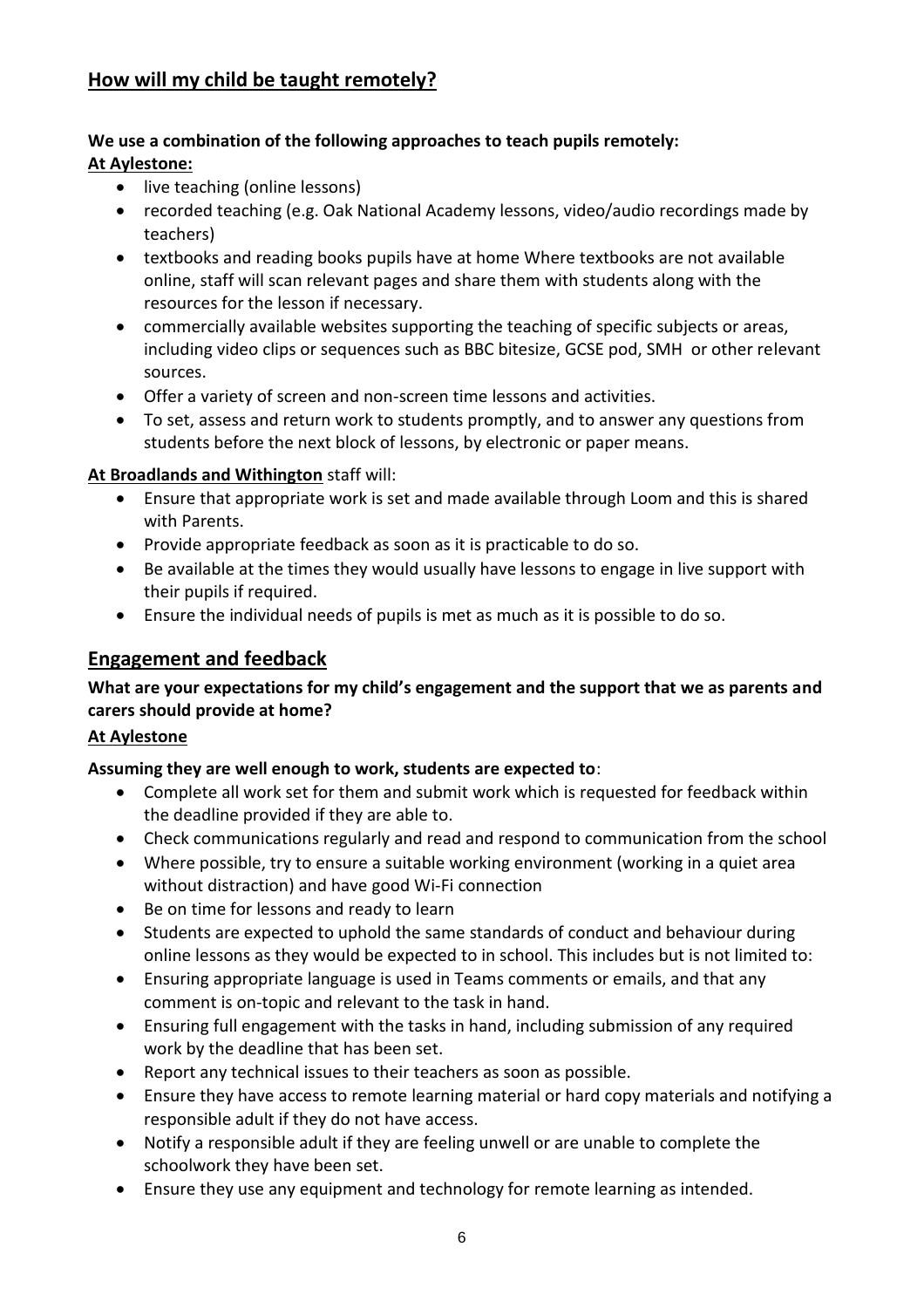#### **At Broadlands and Withington**

- Complete all work set for them and submit work which is requested for feedback within the deadline provided if they are able to.
- Where appropriate, respond to communications from their class teacher on Class Dojo.
- Students are expected to uphold the same standards of conduct and behaviour during remote and home learning as they would be expected to in school.

# **Expectations of parental support**

#### **At Aylestone:**

- Ensuring their child is available to learn remotely at the times set out on their child's timetable, and that the schoolwork set is completed on time and to the best of their child's ability.
- Reporting any technical issues to the school as soon as possible.
- Ensuring that their child always has access to remote learning material or hard copies during the school day
- Reporting any illness
- Ensuring their child uses the equipment and technology used for remote learning as intended

#### **At Broadlands and Withington**

- Support pupils in accessing remote learning including regularly accessing Class Dojo.
- Where possible, try to ensure pupils have access to a suitable working environment (working in a quiet area without distraction) and have good Wi-Fi connection.
- Facilitate contact between pupils and their teacher.
- Reporting any technical issues to school as soon as possible.
- Ensuring school are aware of any barriers to learning such as not having access to the internet.

# **How will you check whether my child is engaging with their work and how will I be informed if there are concerns?**

#### **At Aylestone:**

Students causing concern through a lack of engagement with live lessons or assignments requiring submission are checked daily and flagged with HOF's on a weekly basis. ACs are required to use the student cause for concern list to follow up with students relevant to their year group. Contact with parents will be made where engagement is a concern.

#### **At Broadlands and Withington**:

School will closely monitor the engagement of pupils in their remote learning and will record this daily. The frequency and type of engagement will be noted (including whether pupils are submitting completed work). Where it is noted that pupils are not engaging, class teachers will contact parents and carers to offer support. If there are still concerns over the level of engagement this will be escalated to a member of the senior leadership team and may result in a home visit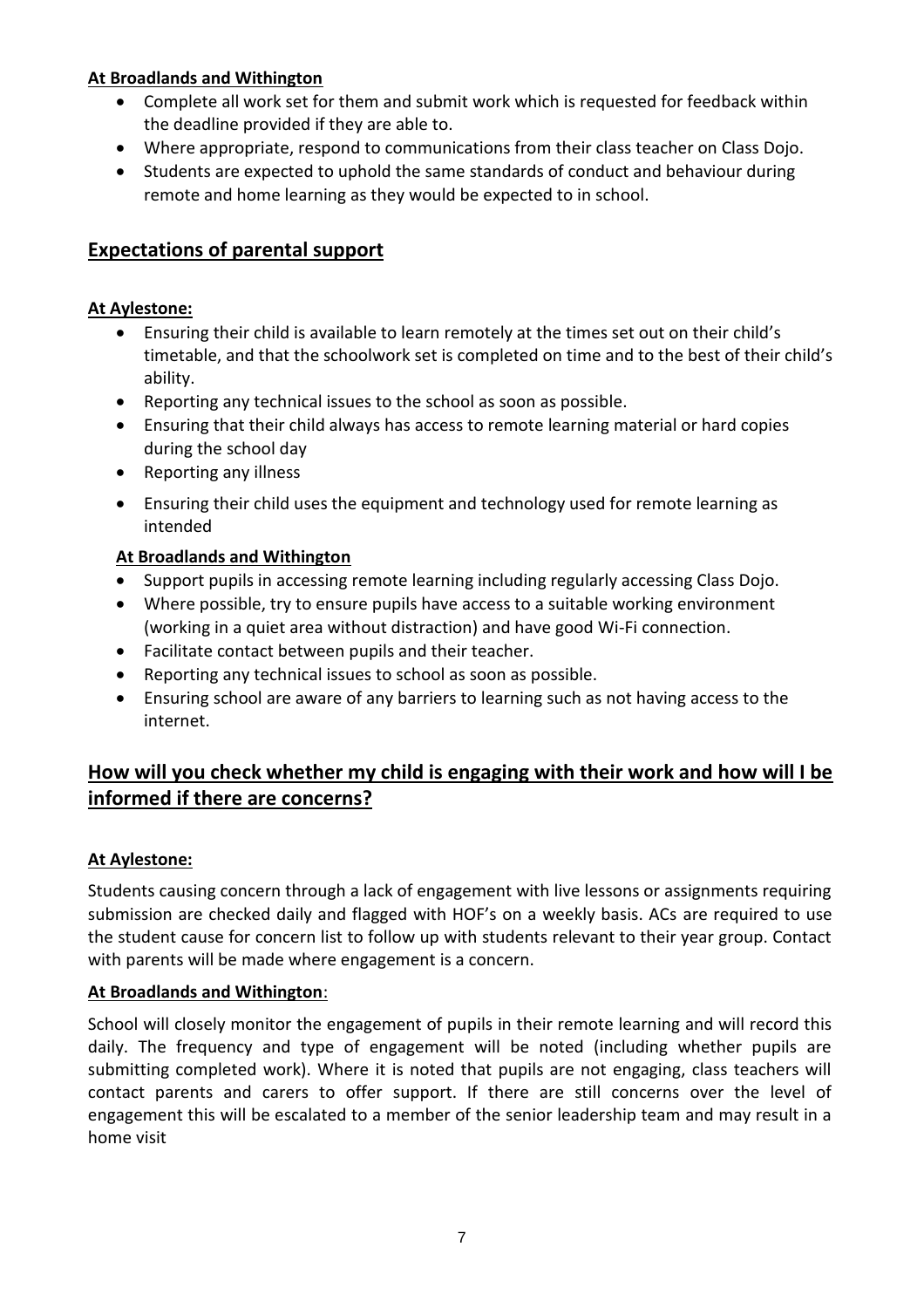# **How will you assess my child's work and progress?**

**Feedback can take many forms and may not always mean extensive written comments for individual children. For example, whole-class feedback or quizzes marked automatically via digital platforms are also valid and effective methods, amongst many others. Our approach to feeding back on pupil work is as follows:**

#### **At Aylestone :**

- We will ensure that all assessment methodologies used are valid, reliable and do not disadvantage any group or individual learners.
- For BTEC and other external qualifications we will where possible ensure the setting of assignments is undertaken in the face-to-face sessions and that deadlines are clear
- We will ensure that when learners submit work for external assessment reasonable measures are taken to ensure the work is authentic and has been completed by the learner
- We will maintain and store securely all external assessment and internal verification records for external qualifications in accordance with exam board regulations.
- We will ensure there is a process to manage feedback on assignments, questions are constructively answered, and feedback is provided in a timely manner as below:
- The work that is set will, as far as is possible, include one diagnostic piece of work in each subject each 3 lessons (though with varying demands depending on how frequently a particular subject is taught) which is to be submitted for teacher assessment and feedback- every 3 lessons.
- The method by which assessment will be set will vary according to department and may include (but will not be exclusive to) individual and peer assessment, using both written and online channels.

Work should be submitted to teachers via Microsoft Teams, and/or SMH. Teachers will assess the work and return it to students with feedback attached in a timely fashion.

#### **At Broadlands and Withington:**

The day after work is submitted through Dojo, teachers provide a feedback sheet with a breakdown of each of the lessons covered. This will provide an overview of what pupils did well and what their next steps are. Teachers will also provide individual feedback to pieces of work where appropriate (for example if a child has found a piece of work particularly challenging or, equally, if they need to have their learning extended). All pupils will receive individual feedback once a week that covers what they have done well that week and what their next steps are. Teachers are available throughout the day on Dojo to provide support and feedback either directly to pupils or their parents through Dojo.

Whole class feedback is provided daily for each lesson set.

Individual feedback is provided at least once a week but pupils could receive individual feedback for each piece of work if necessary and appropriate.

# **Additional support for pupils with particular needs**

#### **How will you work with me to help my child who needs additional support from adults at home to access remote education?**

We recognise that some pupils, for example some pupils with special educational needs and disabilities (SEND), may not be able to access remote education without support from adults at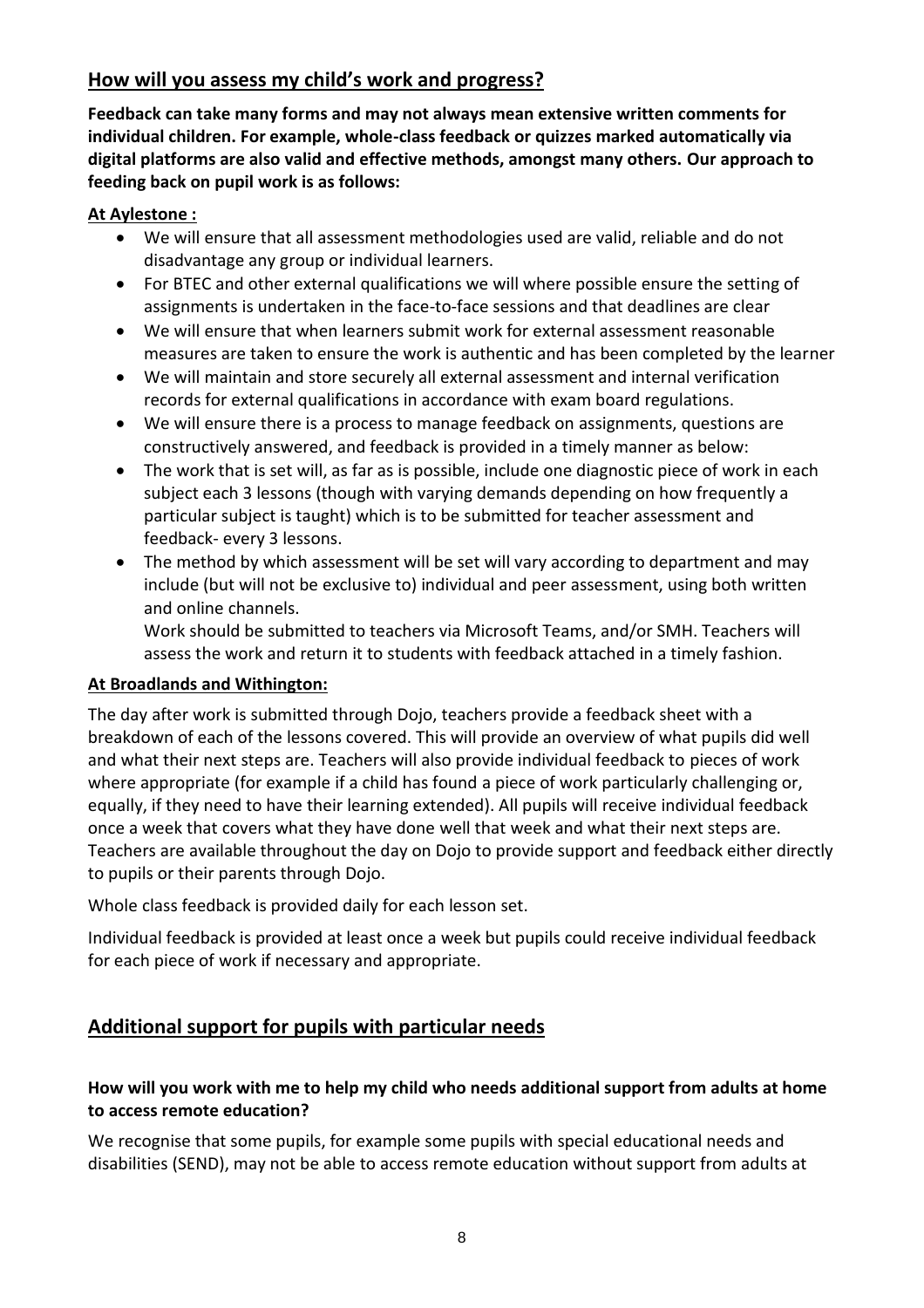home. We acknowledge the difficulties this may place on families, and we will work with parents and carers to support those pupils in the following ways:

#### **At Aylestone:**

All pupils with EHCP's are invited to access learning in school where the support staff will work with them to support their needs. For those pupils with an EHCP not attending on site learning an allocated SSTW will work alongside them remotely and will offer remote support via TEAMs and will be in regular contact with parents. For those other pupils with SEND who are working at home teachers will provide quality first teaching, differentiating work as appropriate. Telephone support will be offered to these SEND pupils and their parents with regular calls to support any issues

#### **At Broadlands and Withington:**

Even during a situation where school is closed for the majority of pupils it is likely that school will be open for some pupils (for example those who have EHCPs). The children who are offered a place will follow the advice of the government. Where pupils are attending school, they will access the same learning that is being set to other pupils through Loom and Class Dojo using computers within school. They will be appropriately supported by the staff within school (either Teachers or LSSAs)

#### **How we work with families to deliver remote education for younger pupils, for example those in reception and year 1**

#### **At Broadlands and Withington:**

As with the rest of the school, Loom will be the main learning platform for these pupils with videos recorded that have the appropriate content and differentiated activities. This will include daily phonics.

# **Remote education for self-isolating pupils**

**Where individual pupils need to self-isolate but the majority of their peer group remains in school, how remote education is provided will likely differ from the approach for whole groups. This is due to the challenges of teaching pupils both at home and in school.**

**If my child is not in school because they are self-isolating, how will their remote education differ from the approaches described above?** 

#### **At Aylestone:**

In these cases, the school will provide the following:

subject teachers will provide a suitable task(s) and will share these with parents and the student via an appropriate means e.g. SMH, email or Teams. Staff may upload a calendar of activities labelled as work to be completed if self -isolating and as classwork (which shows up as red rather than green ) in SMH which pupils will be directed towards, or may upload individual work for students to complete

If an absence of this sort continues for more than one-week, additional work should be requested and provided on a weekly basis until the student is able to return to school.

Contact will be made with students by the attendance team

#### **At Broadlands and Withington:**

Work will be set via loom (see below) before 9 am each day and will include the full day's learning.